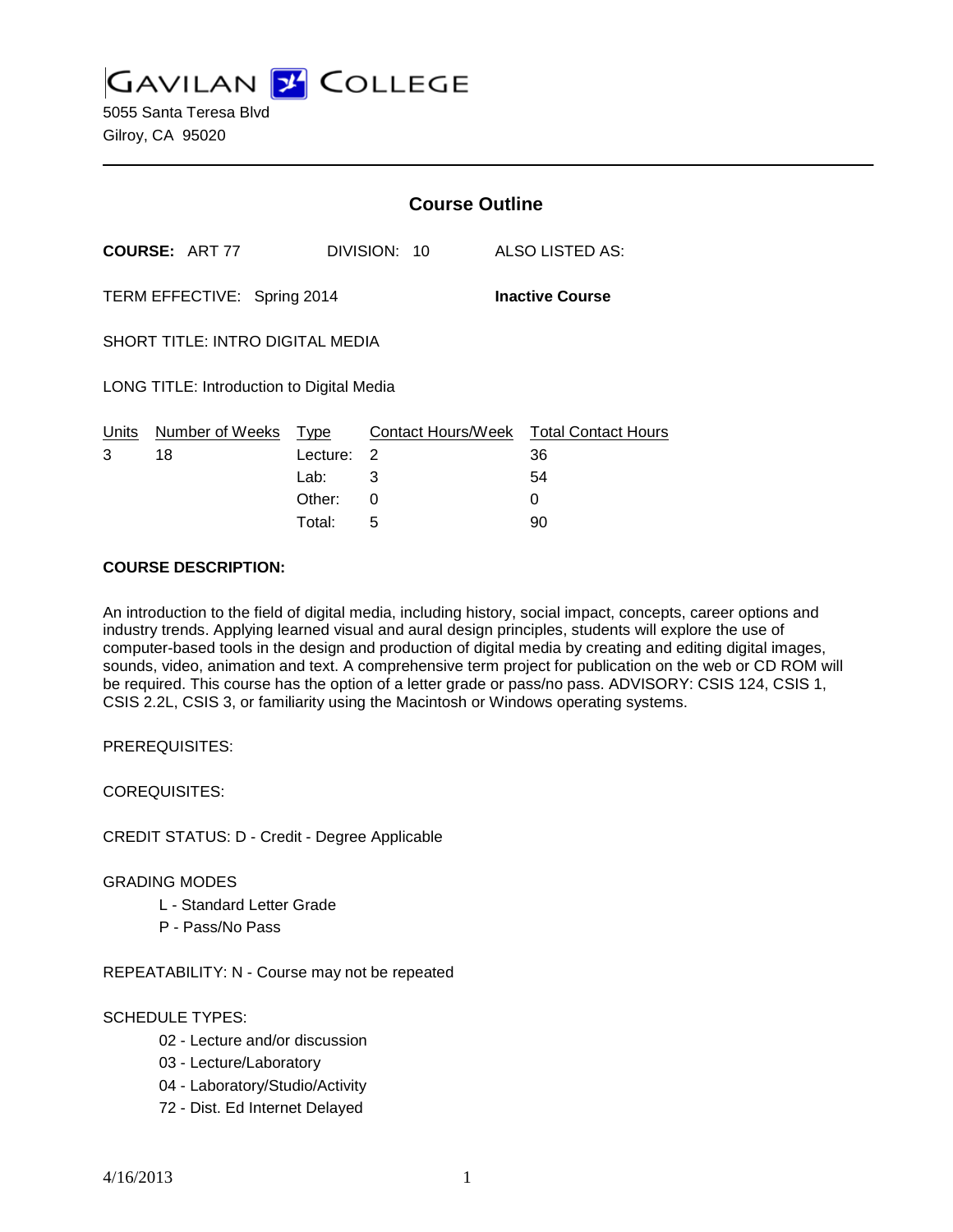### **STUDENT LEARNING OUTCOMES:**

1. The students will understand the field of digital media: its history, career possibilities, the technology, production procedures, and basic principals of design and architecture.

2. Students will be able to analyze an idea, develop a concept via writing of a script and drawing a storyboard, and solve the problems while in the process of producing a small interactive web site using digital image, video, animation, and sound editing software.

#### **CONTENT, STUDENT PERFORMANCE OBJECTIVES, OUT-OF-CLASS ASSIGNMENTS**

Inactive Course: 03/25/2013

WEEK HOURS CONTENT

1-2 4 Lecture: Introduction to Digital Media: history, development, and concepts.

Demonstration of the types of Digital Media such as interactive multimedia including games, web publishing, animation for games, video, and film. The elements involved (e.g., computers, images, video, animation, text, sound). Brief discussion of scholastic program, industry, and production methods. Quick survey of tools, both hardware and software, required for production.

Homework: Read chapters on history and definition of digital and multi media. Explore web site called art museum.org. Write a short paper (1 page) on what you felt was the best concept and why.

6 Lab assignment: Go to lab, log in, and get acquainted. 3-4 4 Lecture: Communication, especially in the digital format. What is design? Concepts and practice of digital imaging: digital cameras, screen captures, scanning, manipulating digital images, and printing. The importance of resolution for display and printing. Homework: Read Digital Camera handouts. Read chapters in Photoshop book about image sizing, canvas, mode, and image adjustments. Think about a topic for your term project.

6 Lab Assignment: Check out digital camera and take some pictures for your chosen term project. Load into the computer and store on a CD.

5-6 4 Lecture: Working with digital images. Use of Photoshop tools: Selection, Layers, Copying/Pasting. Printing and creating images for the computer display. Homework: Read chapters of fundamentals of photo imaging and manipulation using Adobe Photoshop.

6 Lab assignment: Resize, crop, and change resolution of 2 pictures. Print copies. Adjust the picture again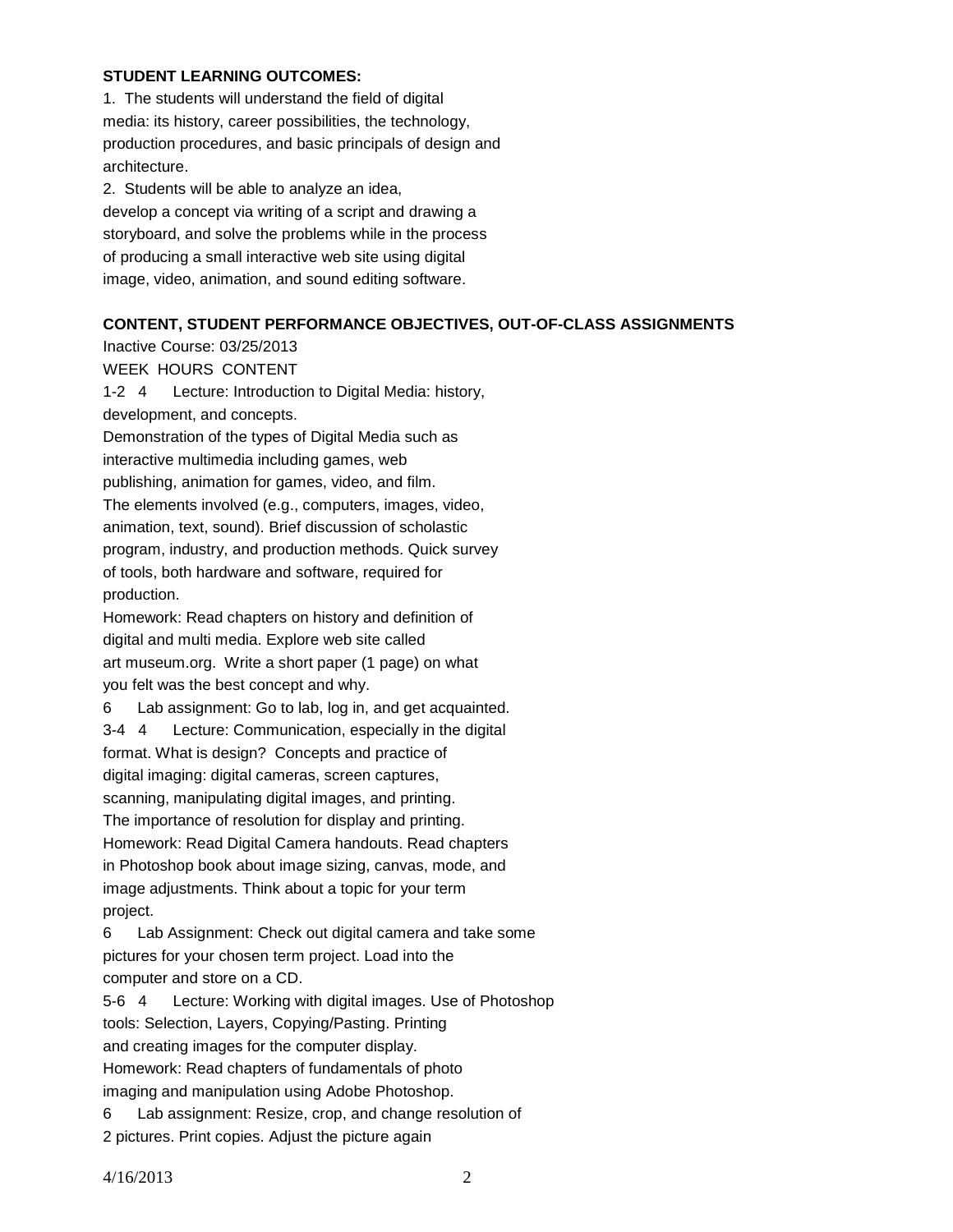for screen display. Save the image in GIF and JPG format. Save as transparent GIFs. Prepare your pictures for use on a web site project.

7-8 4 Lecture: Introduction to Browers and the world wide web. Concept of nonlinear information browsing and hypertext. Techniques for integrating visual and textual information. Reproduction and copyright issues. Web authoring and introduction to the software application, Dreamweaver. Storyboarding and drawing flow charts for interactive media.

Homework: Read in Dreamweaver book: Basics, Site Control, Images, Links, Rollovers, tables. Storyboard and flow chart web project.

6 Lab assignment: Work through exercises using Dreamweaver. Set up your web site and root folder. Start on you project by constructing a simple web page with text and two of the images.

9-10 4 Lecture: Graphic design concepts for screen design-Alignment, Contrast, Repetition and Proximity. Designing web sites with basic HTML tags for web colors, navigation and mailto. Page layout using Dreamweaver. Homework: Read section on graphic design in book and handouts. Sketch a design of your homepage for the term project.

6 Lab assignment: Design and develop a basic interactive web site. Work through section on tables in the Dreamweaver book. Work on web site project. 11-12 4 Lecture: Intro to animation (cellular, digital) and

the use of Flash. Concept of timeline, scenes, symbols, layers, levels, frames. Demonstrate using Flash tools. Concepts of vector graphics and drawing. Motion and shape tweening. Building a Flash Movie.

Homework: In Flash Program read on Drawing Tools and Symbols. Read handout on the history of animation. Storyboard a splash screen for the web project.

6 Lab assignment: Practice Flash techniques. Make a vector drawing of one of the digital pictures using a variety of Flash tools.

13-14 4 Lecture: Flash: using movie clips and motion guides, designing animation for a banner ad and splash screens, exporting Flash movie as an animated GIF file. Putting Flash movies on the web using Dreamweaver. Concepts of design factors for attention-getting banners. Benefits and drawbacks of using GIF vs. .swf files.

Homework: Read material on exporting files from Flash and ad banner design. Read in Dreamweaver book on how to embed .swf and GIF animations in web pages.

6 Lab assignment: Using concepts animations techniques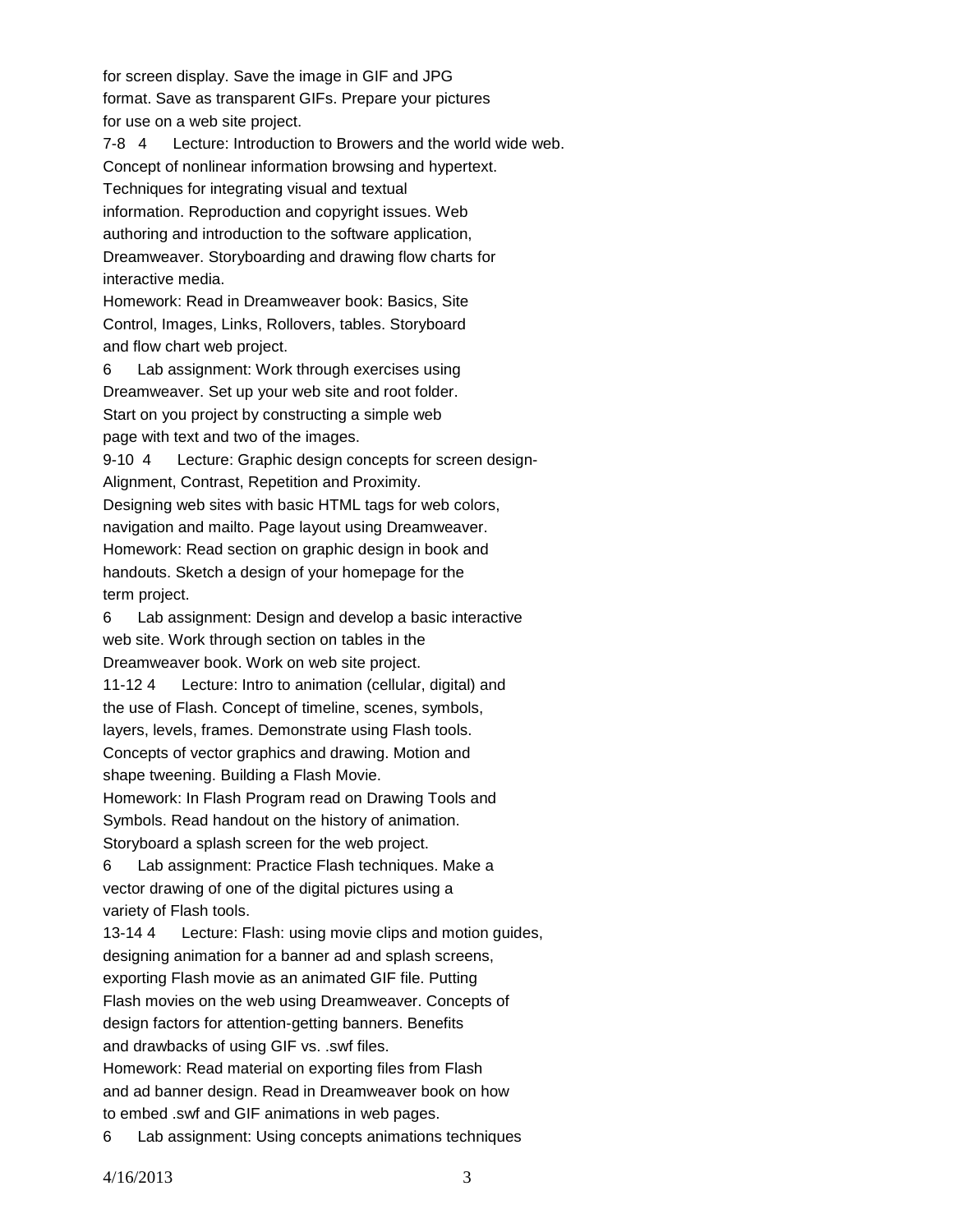learned in class, design and storyboard an ad banner for your company. Construct it in Flash and include it in a web page of your project. Construct your splash screen.

15-16 4 Lecture: Complex and interactive animation in Flash: design and use of buttons to control movement from scene to scene (goto, stop, play) editing and adding sound in different digital formats such as AIFF and MPG3.

Homework: Read section in Flash book on buttons, actions, and sound. Storyboard a simple interactive game.

6 Lab assignment: Design and construct a simple game with sound effects.

17-18 4 Lecture: Scriptwriting (including formatting) and storyboarding. Concepts of digital video: digitizing, compression, nonlinear editing. Techniques for shooting, capturing video to hard disk. Designing and adding openings and credits. Design concepts for smooth and relevant transitions from scene to scene, cuts, and compressing for web broadcasting, DVD, or CD ROM use. Final exam and web project presentations. Homework: Read material on editing techniques and compression algorithms. Write a script and storyboard a 1-2 minute movie/video.

Lab assignment: Capture video from a VHS tape or Mini DV. Use either Adobe Premiere, Final Cut Pro, or iMovie to edit a short 2 minute movie.

# 2 Final Exam

ASSIGNMENTS:

See content.

COURSE OBJECTIVES:

Weeks 1-2

Students will be able to understand what digital media is, the requirements for producing digital media and the overall concepts of the methods involved.

Weeks 3-4

Student learns the basics of communication and design. Learns about digital photography and the practice of capturing and storing images in digital format.

Weeks 5-6

Student learns concepts practice of resolution, printing, and display images. Learns to edit pictures for project. Weeks 7-8

Student learns about the world wide web: how to browse for information, concepts of page construction and interactive formats. Students practice and display knowledge of modern software for web page construction. Understanding of very basic HTML coding.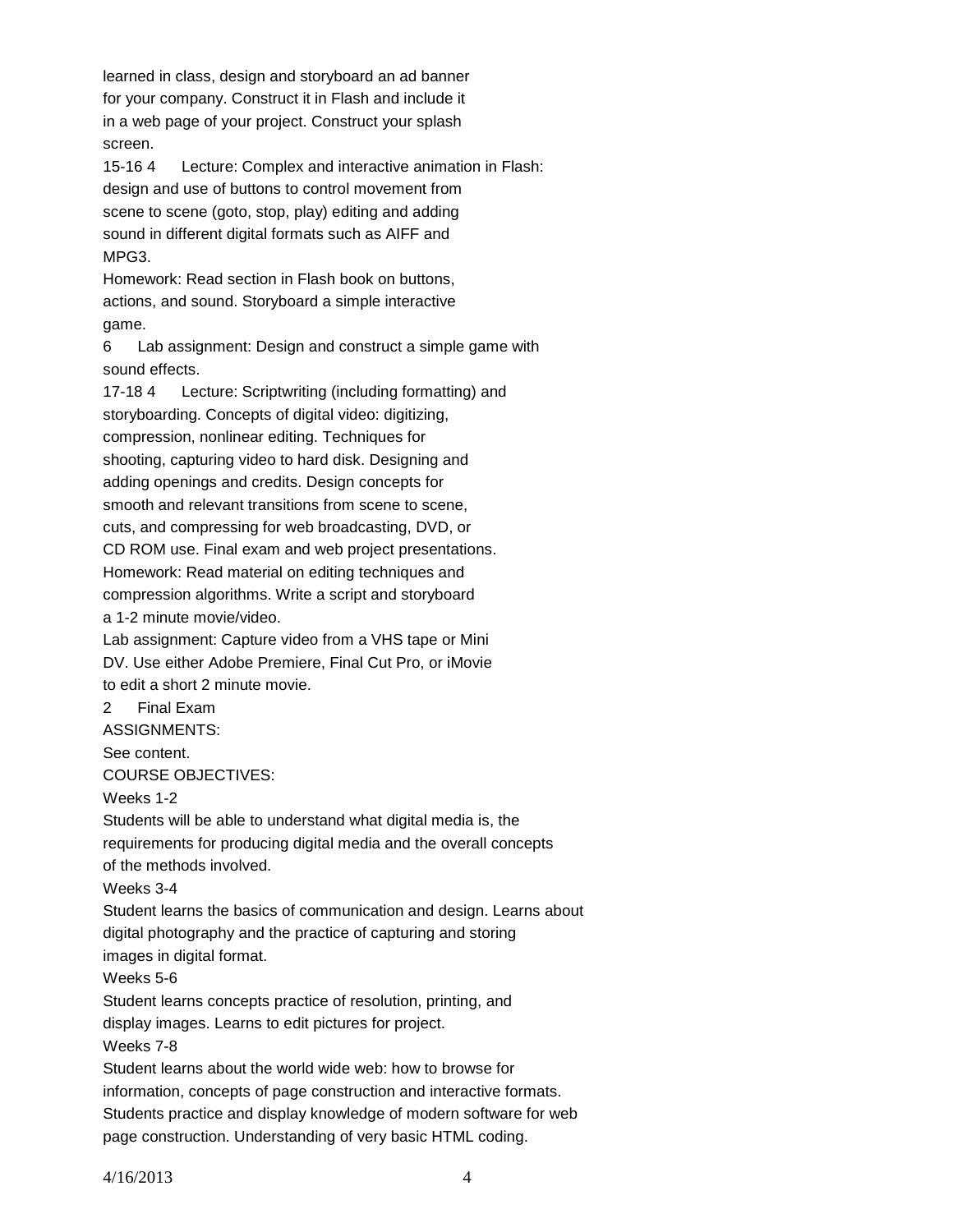Weeks 9-10

Students learn graphic design principles and the application of interactive digital media. Learn a basic technique for animation on the web.

Weeks 11-12

Students learn theory and history of animation. Learn concepts of vector graphics vs. bitmapped graphics. Practice in the use of vector tools and animation timelines. Students produce a simple movie for web publishing.

Weeks 13-14

Students learn aesthetics and design process for commercial banners on the world wide web. Learn to animate and export Flash files in different formats and embed in web pages.

Weeks 15-16

Students learn to conceptualize a nonlinear game, design the storyboard and implement their design in Flash. Learn use of action commands such as goto, play, stop for controlling a nonlinear animation. Students learn digital sound editing and the use of sound effects for user feedback and entertainment purposes. Weeks 17-18

Students learn to take an idea, write a script, then construct a storyboard. Learn by doing the pre and post-production process for movie/video making. Learn techniques for compressing video for playing from the web, CD ROM, or DVD.

## **METHODS OF INSTRUCTION:**

Lecture, computer demonstration, web examples

## **METHODS OF EVALUATION:**

The types of writing assignments required: Written homework The problem-solving assignments required: Homework problems Lab reports **Quizzes** Exams The types of skill demonstrations required: Class performance Performance exams The types of objective examinations used in the course: Multiple choice True/false Completion Other category: None The basis for assigning students grades in the course: Writing assignments: 5% - 20% Problem-solving demonstrations: 10% - 40%